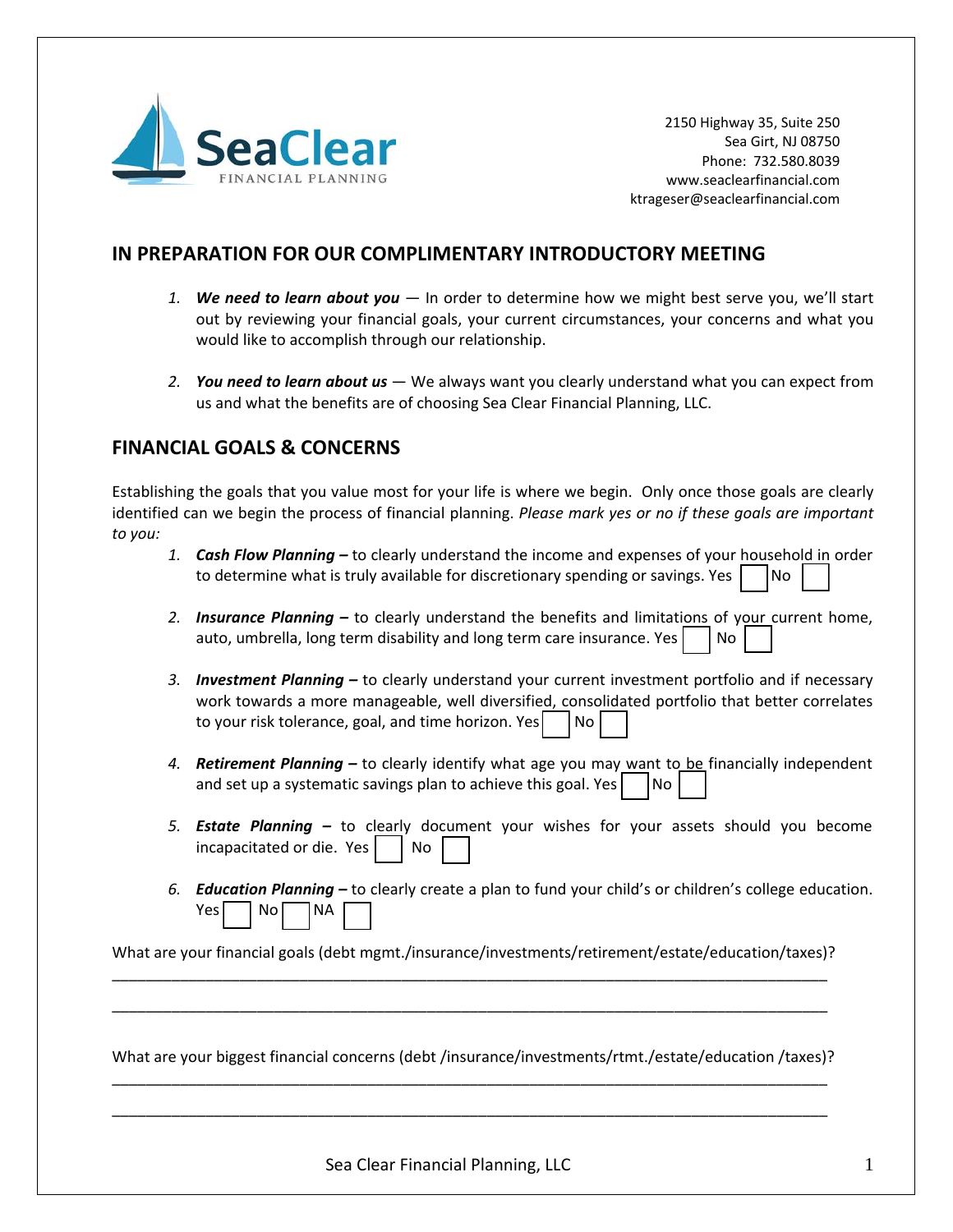## **BASIC INFORMATION ABOUT YOU**

|                                   | Client | Co-Client |
|-----------------------------------|--------|-----------|
| Full Legal Name:                  |        |           |
| Preferred Name:                   |        |           |
| Home Street Address:              |        |           |
| Home City, State, Zip:            |        |           |
| Home Phone:                       |        |           |
| Cell Phone:                       |        |           |
| Preferred Contact E-mail Address: |        |           |
| Current Age & Birth Date:         |        |           |

|                     | Name | Date of Birth | Current Grade in<br>School |
|---------------------|------|---------------|----------------------------|
| First Child:        |      |               |                            |
| Second Child:       |      |               |                            |
| Third Child:        |      |               |                            |
| Remaining Children: |      |               |                            |

|                                                               | Client | Co-Client |
|---------------------------------------------------------------|--------|-----------|
| Employer Name:                                                |        |           |
| <b>Employer Full Address:</b>                                 |        |           |
| Occupation:                                                   |        |           |
| Salary / Self Employment Income:                              |        |           |
| Bonus:                                                        |        |           |
| How often do you get paid? i.e.<br>weekly, biweekly, 2x month |        |           |

|                                 | Client | Co-Client |
|---------------------------------|--------|-----------|
| Monthly Rental Income:          |        |           |
| Monthly Pension Income:         |        |           |
| Monthly Social Security Income: |        |           |
| Other Income:                   |        |           |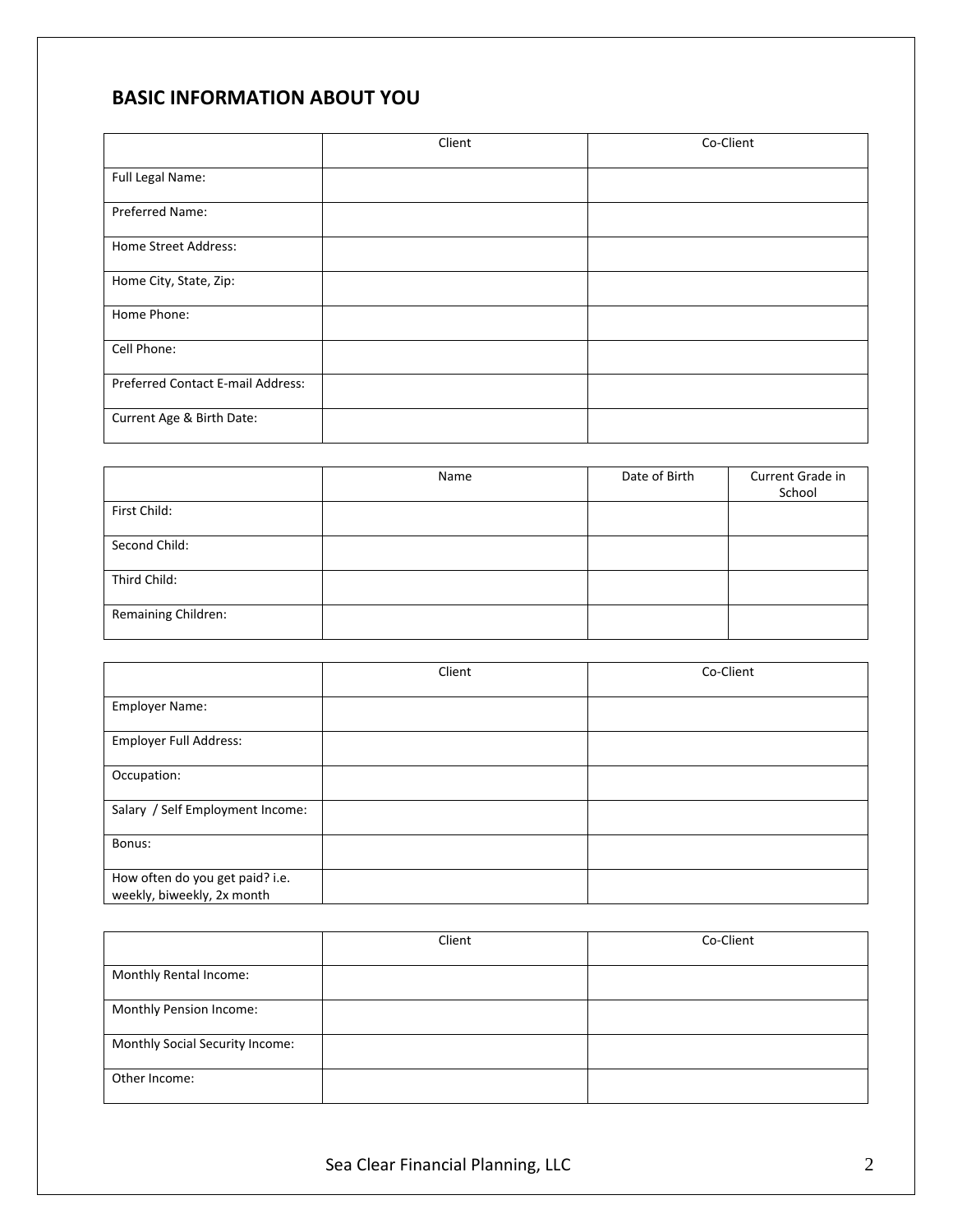# **OVERVIEW OF YOUR FINANCIAL SITUATION**

**(PLEASE PROVIDE ESTIMATED BALANCES)**

| <b>Liquid Assets</b>    | Client or Joint | Co-Client | Location / Bank Name |
|-------------------------|-----------------|-----------|----------------------|
| <b>Checking Account</b> |                 |           |                      |
| Savings Account         |                 |           |                      |
| Money Market Account    |                 |           |                      |
| CD Account              |                 |           |                      |

| <b>Investment Assets</b>                                            | Client or Joint | Co-Client | Location / Bank Name |
|---------------------------------------------------------------------|-----------------|-----------|----------------------|
| Taxable Investment Account                                          |                 |           |                      |
| Taxable Investment Account                                          |                 |           |                      |
| Taxable Investment Account                                          |                 |           |                      |
| Stock Options / Restricted Stock<br><b>Accounts / Company Stock</b> |                 |           |                      |

| <b>Retirement Assets</b>                      | Client | Co-Client | Location / Bank Name |
|-----------------------------------------------|--------|-----------|----------------------|
| Rollover IRA                                  |        |           |                      |
| Roth IRA                                      |        |           |                      |
| Traditional IRA (contributing)                |        |           |                      |
| <b>SEP IRA</b>                                |        |           |                      |
| Current 401(K) Plan                           |        |           |                      |
| Current 457(B) / Def Comp Plan                |        |           |                      |
| Current 403(B) Plan                           |        |           |                      |
| Old Retirement Plan at a Previous<br>Employer |        |           |                      |
| Pension                                       |        |           |                      |
| Annuity                                       |        |           |                      |

| <b>Education Funding Assets</b> | Client | Co-Client | Location / Bank Name |
|---------------------------------|--------|-----------|----------------------|
| 529 Plans                       |        |           |                      |
| UGMA/ UTMA Accounts             |        |           |                      |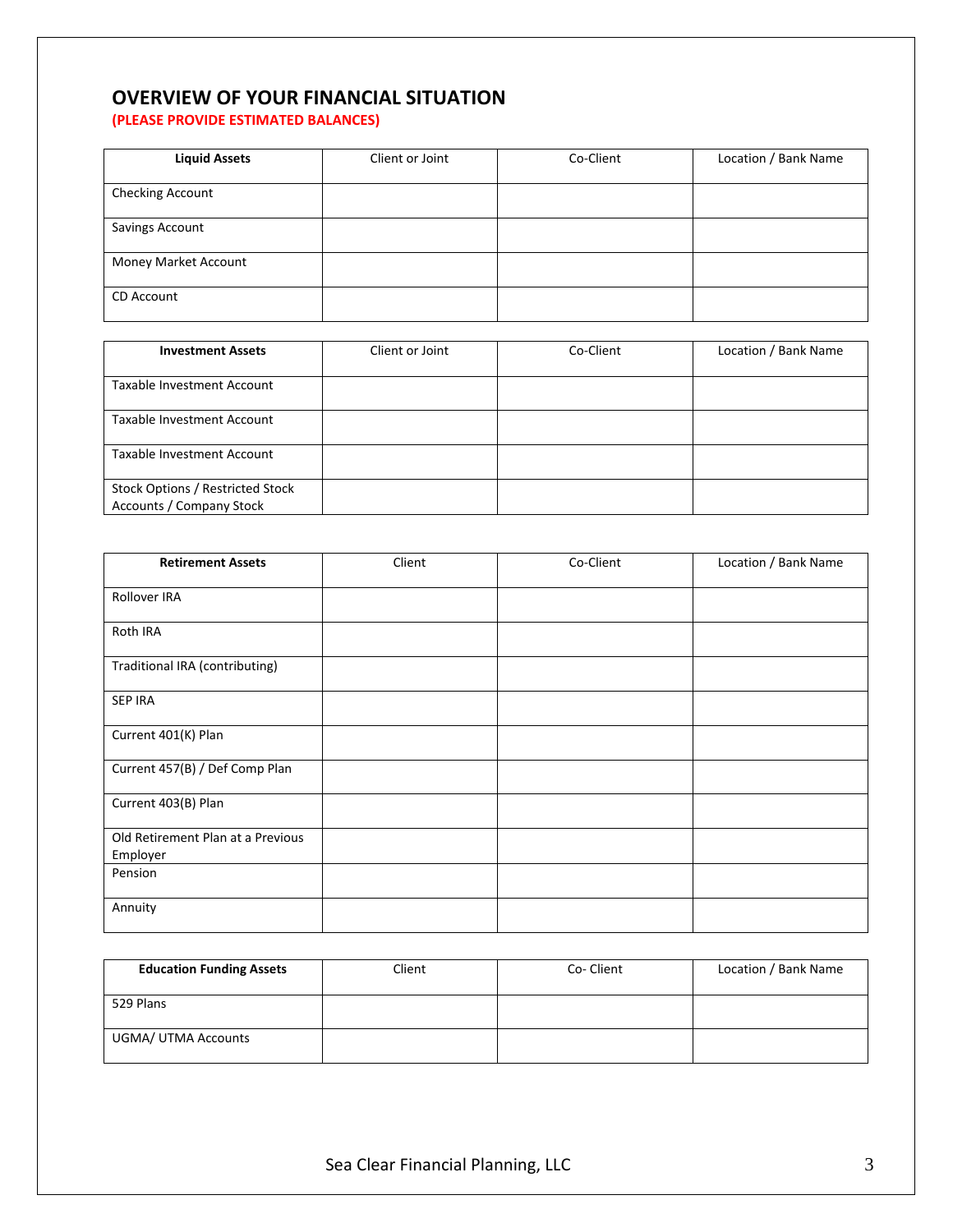| <b>Primary Use Assets</b>               | <b>Year Purchased</b> | <b>Estimated Cost</b> | <b>Estimated Current Value</b> |
|-----------------------------------------|-----------------------|-----------------------|--------------------------------|
| <b>Primary Home</b>                     |                       |                       |                                |
| Secondary Home / Investment<br>Property |                       |                       |                                |
| Land                                    |                       |                       |                                |
| 1 <sup>st</sup> Automobile              |                       |                       |                                |
| 2 <sup>nd</sup> Automobile              |                       |                       |                                |
| Personal Property                       |                       |                       |                                |
| <b>Other Property</b>                   |                       |                       |                                |

| <b>Liabilities</b>           | Client or Joint | Co-Client | Location / Bank Name |
|------------------------------|-----------------|-----------|----------------------|
| Primary Residence Mortgage   |                 |           |                      |
| Secondary Residence Mortgage |                 |           |                      |
| Home Equity Loan             |                 |           |                      |
| Auto Loan #1                 |                 |           |                      |
| Auto Loan #2                 |                 |           |                      |
| Law/Medical/ School Loan     |                 |           |                      |
| 401(K) Plan Loan             |                 |           |                      |
| 457(B) Plan Loan             |                 |           |                      |
| 403(B) Plan Loan             |                 |           |                      |
| Pension Loan                 |                 |           |                      |
| Credit Card Debt (Total)     |                 |           |                      |
| <b>Other Liability</b>       |                 |           |                      |
| <b>Other Liability</b>       |                 |           |                      |

## **RETIREMENT PLANNING INFORMATION**

|                                                       | Client | Co Client |
|-------------------------------------------------------|--------|-----------|
| Are you retired?                                      |        |           |
| If not retired, what age would you<br>like to retire? |        |           |
| Where do you plan to live in rtmt?                    |        |           |